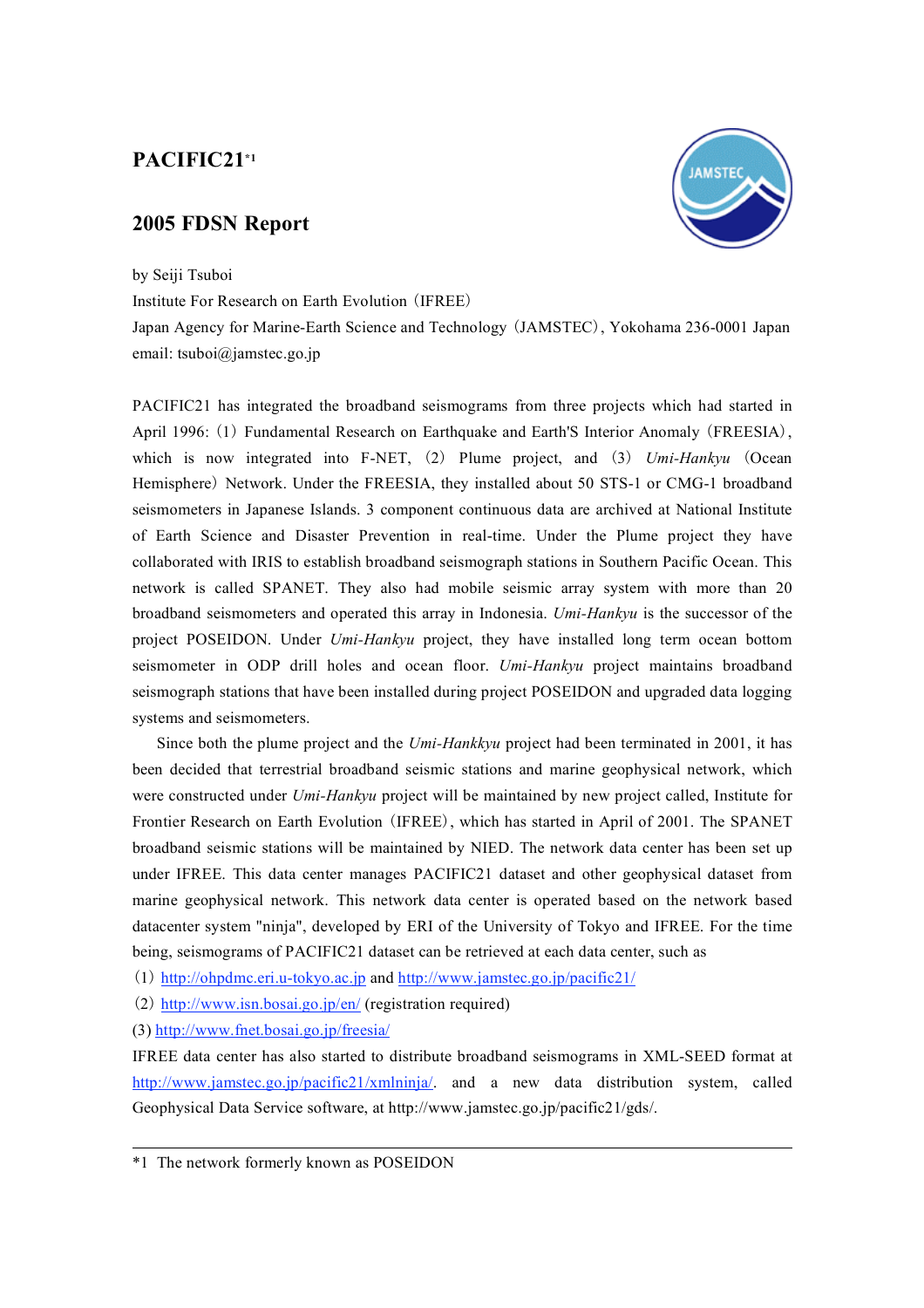## PACIFIC21 DIGITAL BROADBAND SEISMOGRAPH STATIONS

| Station      | Location                 | Code        | Lat.    | $\lfloor$ Lon. | Status   | Characteristics    | DC              |
|--------------|--------------------------|-------------|---------|----------------|----------|--------------------|-----------------|
| Jayapura     | Indonesia                | JAY         | $-2.51$ | 140.70         | Existing | VBB,24-bit,LG      | PS1             |
| Parapat      | Indonesia                | PSI*        | 2.70    | 98.92          | Existing | VBB,24-bit         | PS1             |
| Aobayama     | Japan                    | AOB         | 38.25   | 140.85         | Existing | VBB,22-bit,RA      | PS <sub>2</sub> |
| Aibetsu      | Japan                    | AIB         | 43.91   | 142.65         | Existing | VBB, 16-bit        | PS2             |
| Fujigawa     | Japan                    | FUJ         | 35.23   | 138.42         | Existing | VBB,24-bit,RA      | BO1             |
| Hokuriku     | Japan                    | <b>HKJ</b>  | 35.94   | 136.21         | Existing | $VBB, 24-bit$      |                 |
| Ishigaki     | Ryukyu<br>Islands, Japan | ISG         | 24.38   | 124.24         | Existing | $VBB, 22-bit, RA$  | PS1             |
| Kaminokuni   | Japan                    | <b>KKJ</b>  | 41.78   | 140.18         | Existing | $VBB, 22-bit, RA$  | PS2             |
| Kamitakara   | Japan                    | <b>KTJ</b>  | 36.28   | 137.33         | Existing | $VBB, 24-bit$      |                 |
| Kashiwazaki  | Japan                    | <b>KZK</b>  | 37.30   | 138.52         | Existing | VBB, 24-bit, RA    | BO1             |
| Kishu        | Japan                    | <b>KIS</b>  | 33.86   | 135.89         | Existing | $BB,24-bit, RA$    | BO1             |
| Kitagami     | Japan                    | <b>KGJ</b>  | 39.39   | 141.57         | Closed   | VBB,22-bit,RA      | PS2             |
| Kofu         | Japan                    | <b>KFU</b>  | 35.74   | 138.57         | Existing | VBB,24-bit,RA      | BO1             |
| Murotomisaki | Japan                    | <b>MRMJ</b> | 33.24   | 134.18         | Existing | VBB,22-bit,RA      | PS2             |
| Nago         | Ryukyu<br>Islands, Japan | <b>NAGO</b> | 26.00   | 128.10         | Closed   | VBB,22-bit,RA      |                 |
| Nakaizu      | Japan                    | JIZ         | 34.91   | 139.00         | Existing | VBB,24-bit,RA      | BO1             |
| Nemuro       | Japan                    | <b>NMR</b>  | 43.37   | 145.73         | Existing | VBB, 16-bit, RA    | BO1             |
| Shiraki      | Japan                    | SHK         | 34.53   | 132.68         | Existing | $ VBB, 22-bit, RA$ | PS2             |
| Sugeno       | Japan                    | SGN         | 35.51   | 138.95         | Existing | $VBB, 24-bit, RA$  | BO1             |
| Takakuma     | Japan                    | TKA         | 31.51   | 130.79         | Closed   | VBB,24-bit,RA      | BO1             |
| Takeda       | Japan                    | TKD         | 32.81   | 131.39         | Existing | $VBB, 24-bit, RA$  | BO1             |
| Tateyama     | Japan                    | TYM         | 34.97   | 139.85         | Closed   | VBB,24-bit,RA      | BO1             |
| Tokushima    | Japan                    | ISI         | 34.06   | 134.46         | Existing | VBB,24-bit,RA      | BO1             |
| Tokyo        | Japan                    | TOK         | 35.69   | 139.76         | Existing | VBB,24-bit,RA      |                 |
| Tottori      | Japan                    | TTT         | 35.51   | 134.24         | Existing | VBB,24-bit         |                 |
| Tsukuba      | Japan                    | TSK*        | 36.21   | 140.11         | Existing | VBB,22-bit,RA      | PS2             |
| Pohang       | South Korea              | PHN         | 36.03   | 129.36         | Closed   | VBB,22-bit         |                 |
| Taejeon      | South Korea              | TJN         | 36.37   | 127.37         | Existing | $VBB, 22-bit$      | PS1             |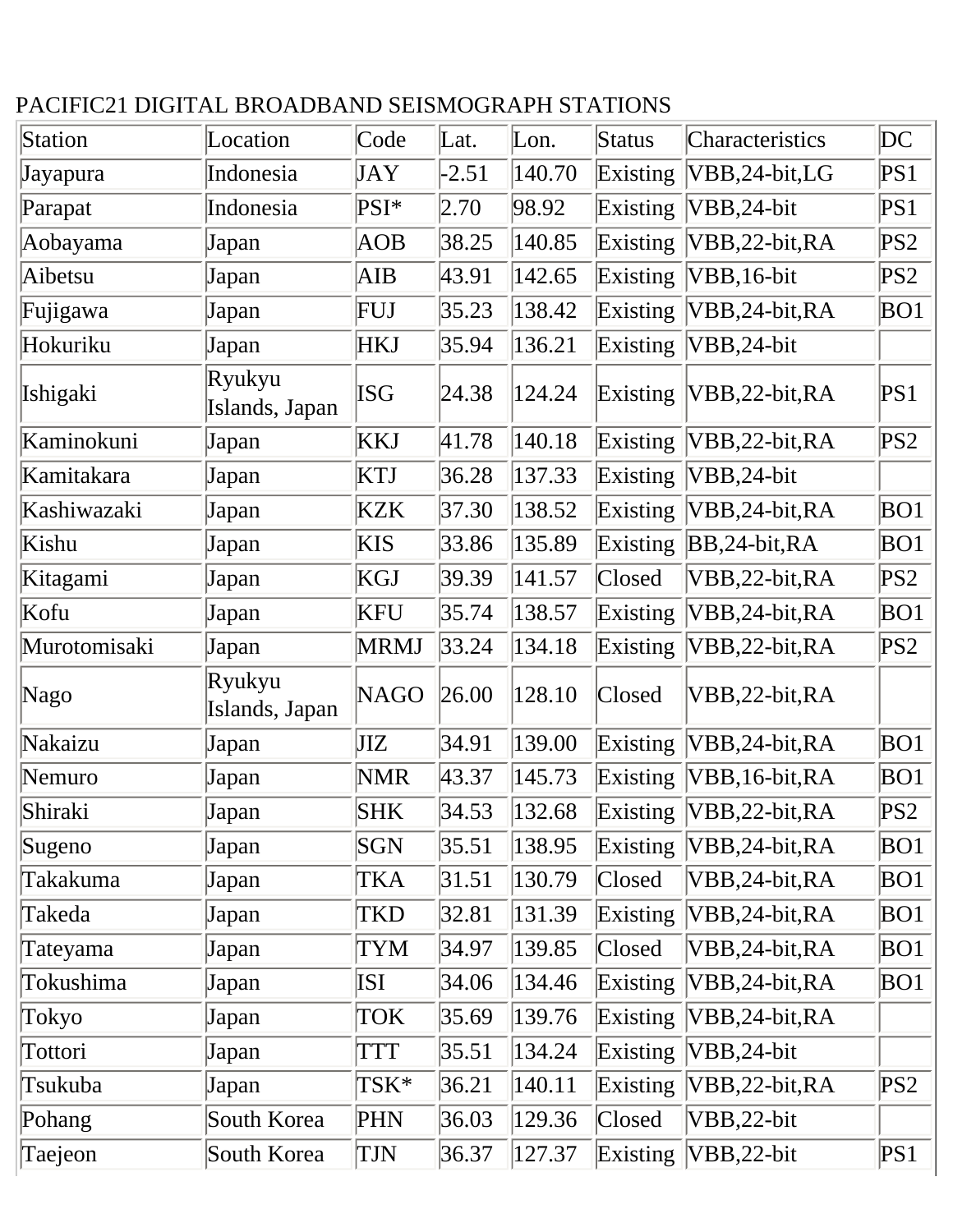| Baguio             | Philippines                | BAG*                     | 16.41    | 120.58    | Existing | $ VBB, 24-bit$                | PS1 |
|--------------------|----------------------------|--------------------------|----------|-----------|----------|-------------------------------|-----|
| Tagaytay           | Philippines                | <b>TGY</b>               | 14.10    | 120.94    |          | Existing $ BB, 106db$         | PS1 |
| Kamenskoye         | Russia                     | <b>KMS</b>               | 62.46    | 166.10    | Existing | $VBB, 22-bit$                 | PS1 |
| Norfolk            | Australia                  | <b>NRFK</b>              | $-29.04$ | 167.96    | Existing | $BB,24-bit$                   | BO2 |
| Chichijima         | <b>Bonin Islands</b>       | $\overline{\text{OGS*}}$ | 27.06    | 142.20    | Existing | VBB,22-bit,RA                 | PS1 |
| Chichijima         | <b>Bonin Islands</b>       | <b>CBI</b>               | 27.09    | 142.18    | Closed   | VBB,22-bit,RA                 |     |
| Manihiki           | Cook Islands               | <b>MNHK</b>              | $-10.42$ | $-161.03$ | Existing | $BB,24-bit$                   | BO2 |
| Labasa             | Fiji Islands               | LBSA                     | $-16.30$ | 179.45    | Existing | $BB,24-bit$                   | BO2 |
| Pitcairn Island    | South Pacific              | PTCN*                    | $-25.07$ | $-130.09$ | Existing | $VBB, 24-bit (1)$             | BO2 |
| Pohakuloa          | Hawaii, U.S.A. POHA        |                          | 19.76    | $-155.53$ | Existing | VBB, 24-bit, HF,<br>LG, RA(1) | BO2 |
| Raoul Island       | Kermadec<br><b>Islands</b> | RAO                      | $-29.25$ | $-177.92$ | Planned  | VBB, 24-bit, HF,<br>LG, RA(1) |     |
| Kanton             | Kiribati                   |                          | $-2.50$  | $-171.40$ | Planned  | VBB, 24-bit, HF,<br>RA(1)     |     |
| Kiritimati         | Kiribati                   | <b>XMAS</b>              | 2.04     | $-157.45$ | Existing | $BB,24-bit, HF(1)$            | BO2 |
| (Christmas Island) |                            |                          |          |           |          |                               |     |
| Tarawa             | Kiribati                   |                          | 1.30     | 173.00    | Planned  | VBB, 24-bit, HF,<br>LG, RA(1) |     |
| Minamitorishima    | Marcus Island              | $MCSJ*$                  | 24.29    | 153.98    | Existing | $BB,16-bit$                   | PS1 |
| Ponpei             | Micronesia                 | PATS*                    | 7.00     | 158.00    | Existing | $VBB$ , 22-bit                | PS1 |
| Midway             | Midway<br><b>Islands</b>   | $MDY^*$                  | 28.21    | $-177.33$ | Existing | VBB,24-bit,HF,<br>LG, RA(1)   | BO2 |
| Niue               | Niue                       | <b>NIUE</b>              | $-19.08$ | $-169.93$ | Existing | $ BB, 24$ -bit                | BO2 |
| Palau              | Palau                      | PALU                     | 7.33     | 134.48    | Existing | VBB,24-bit                    | PS1 |
| Port Moresby       | Papua New<br>Guinea        | PMG*                     | $-9.41$  | 147.15    | Existing | VBB,24-bit,LG,<br>RA(2)       | PS1 |
| Tongatapu          | Tonga Islands              | <b>TNGT</b>              | $-21.15$ | $-175.18$ | Existing | $BB,24-bit$                   | BO2 |
| Vava               | Tonga Islands              | VAVA                     | $-18.66$ | $-173.98$ | Existing | $BB,24-bit$                   | BO2 |
| Funafuti           | Tuvalu                     |                          | $-8.30$  | 179.12    | Planned  | VBB, 24-bit, HF,<br>LG, RA(1) |     |
| Syowa Station      | Antarctica                 | $SYO^*$                  | $-69.01$ | 39.59     | Existing | $VBB, 24-bit$                 | PS1 |

(1) IRIS/USGS(GSN)/PACIFIC21 (2) IRIS/USGS(GSN)/GEOFON/PACIFIC21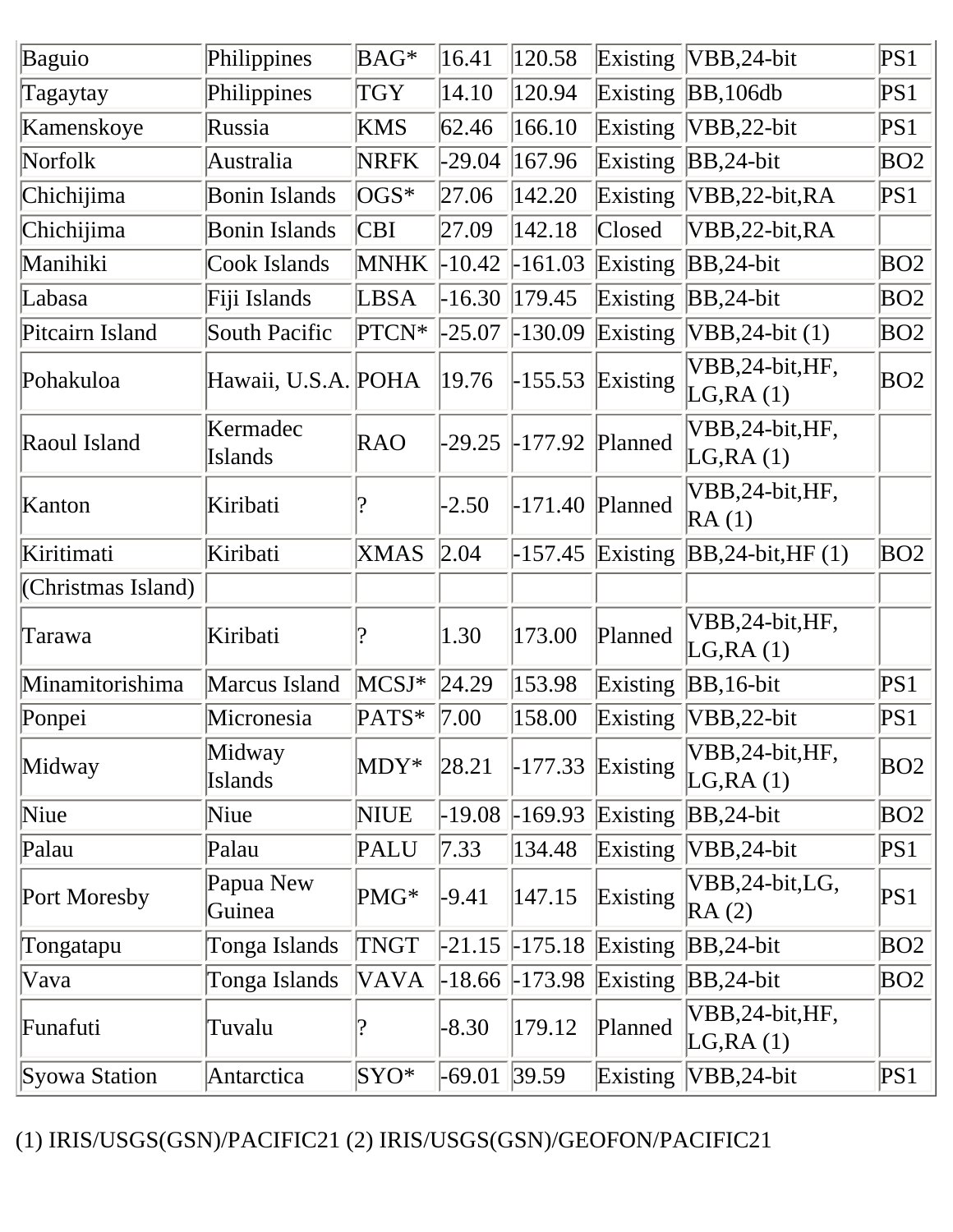BO1 (former FREESIA stations are now called F-NET stations) http://www.fnet.bosai.go.jp/ freesia/

BO2 http://www.isn.bosai.go.jp/en/

PS1 http://ohpdmc.eri.u-tokyo.ac.jp or http://www.jamstec.go.jp/pacific21/

PS2 http://jarray.eri.u-tokyo.ac.jp/